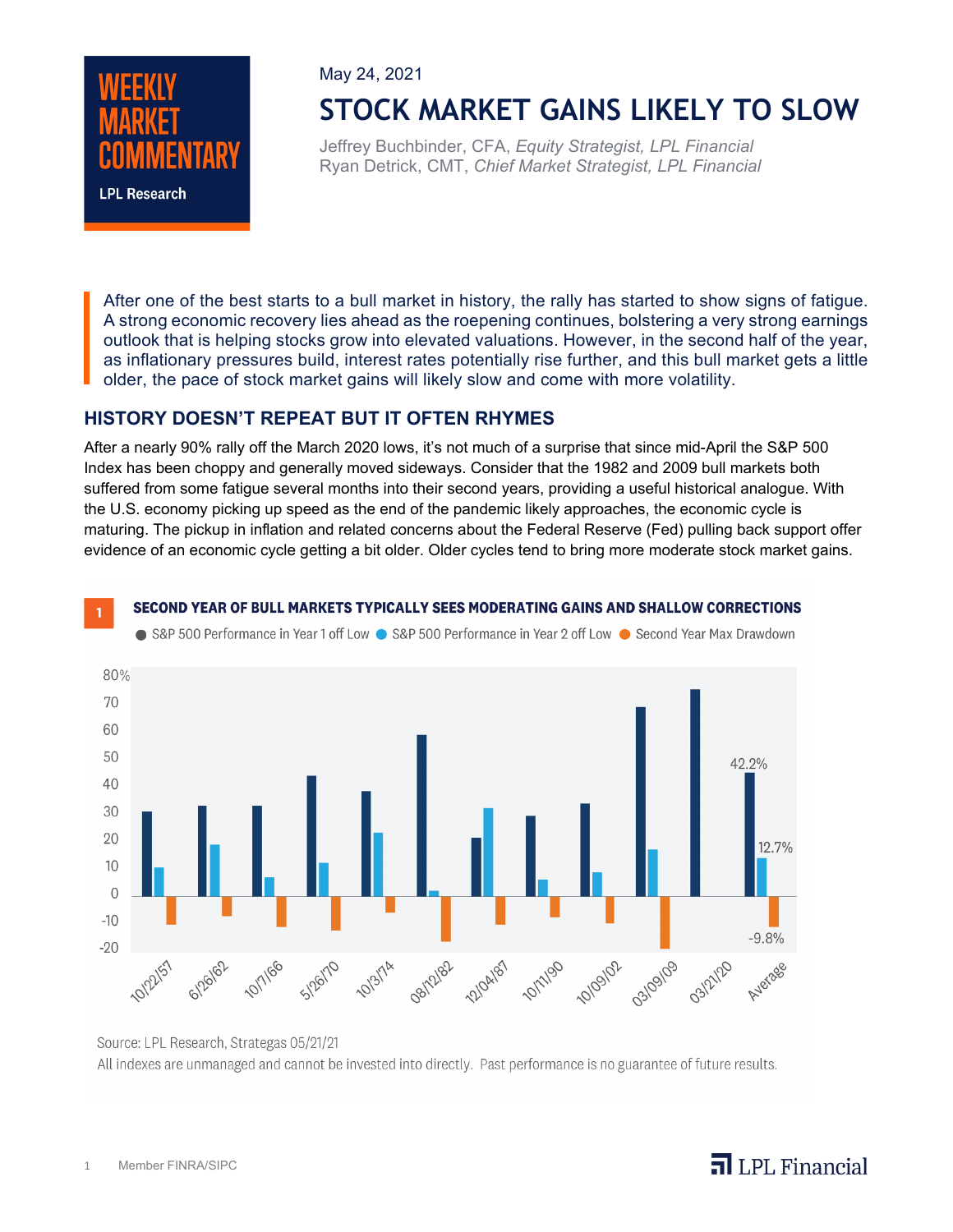### **WEEKLY MARKET COMMENTARY**

Although no one would argue that this cycle looks like any other we have experienced in modern history, studying the second year of historical bull markets—as we also did in our *[Outlook 2021](https://www.lpl.com/news-media/research-insights/lpl-financial-research-outlook-2021.html)*—can be instructive. Looking back at all of the bull markets since 1950, the average S&P 500 gain during the second year has been about 13% [Figure 1]. With stocks already up about 7% since March 23, 2021, following this pattern would allow for about 6% upside over the next 10 months. However, when focusing on bull markets that followed 30% or greater declines, as the current one did, the average gain during the second year has actually been 17%. Achieving that return would put the index above the high end of our year-end S&P 500 target range of 4,400 to 4,450.

We can also look at pullbacks (5-10% decline) and corrections (10-20% decline) during the second years of historical bull markets for a guide to the type of volatility the stock market might experience over the next six to nine months. As shown in Figure 1, the average maximum drawdown for the index during those years has been about 10%. In the second year of the 2009 bull market, the index corrected about 17%. Given the fast pace of the reopening and the amount of stimulus spending still working its way through the economy, we would expect drawdowns to be average, if not less, as the bull market moves closer to its third birthday on March 23, 2022.

Inflation that proves more intense and longer lasting than the Fed expects, which could drive interest rates sharply higher, ranks at the top of potential causes of a correction in the second half of 2021 or early in 2022.

#### **EARNINGS OUTLOOK STRENGTHENS**

Coming off of a stunning first-quarter earnings season that saw results well ahead of the best-case scenario for nearly all strategists, corporate America is firing on all cylinders. As shown in Figure 2, not only are earnings expected to ramp up significantly over the remainder of 2021 as the economic rebound continues, but estimates have risen significantly since the start of the year.

#### RISING EARNINGS EXPECTATIONS SET UP A STRONG RAMP UP IN 2021  $\overline{2}$

**CONSENSUS S&P 500 PER SHARE (EPS) ESTIMATE FOR 2021:** 



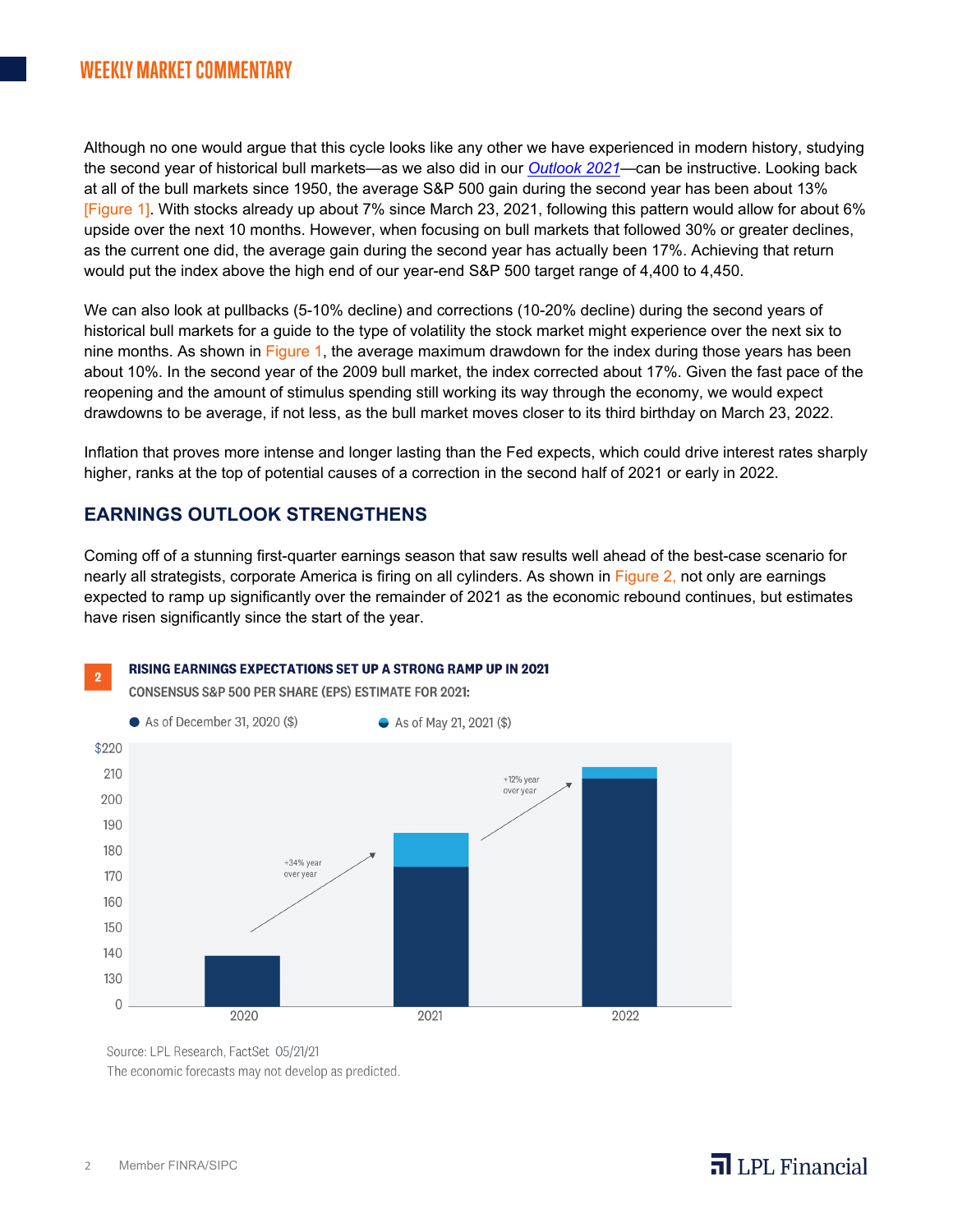Reflecting the tremendous strength in corporate profits, our forecast for S&P 500 earnings per share (EPS) in 2021 is \$187.50-\$190, a 34% increase from 2020, and up from our prior \$165 estimate at the start of the year. We believe our estimated range, which is in line with the current consensus estimate, is reasonable given the strong economic growth outlook and massive amount of fiscal stimulus still working its way through the economy. Given the trajectory of economic growth and tremendous momentum exhibited by corporate America during the first quarter, it's not hard to envision even higher numbers.

A significant pickup in inflation could present risk to corporate profit margins. If the labor market tightens in a fully reopened economy, companies may see upward pressure on wages. Supply shortages, higher commodity prices, and rising borrowing costs may also erode profitability of U.S. companies. U.S. businesses are also closely monitoring policy developments, as a potential increase in the corporate tax rate would have an immediate impact on their bottom lines. Meanwhile, some international economies are still struggling to get through the pandemic, which could present a headwind for U.S.-based multinationals.

#### **LOW INTEREST RATES SUPPORTING VALUATIONS**

Strong earnings growth is helping stocks grow into elevated valuations. However, based on the most commonly used valuation metrics such as the price-to-earnings ratio (P/E), stock market valuations are still elevated. The S&P 500 Index is trading at a forward P/E of 21 times the consensus earnings estimate for the next 12 months, several points above the post-1980 average of 17 (source: FactSet). By that measure, a lot of good news is priced in.

But we would not evaluate stock valuations in a vacuum. Fundamentally, stock valuations represent the present value of future earnings. When we calculate today's value of future profits, interest rates come into play. When incorporating interest rates into valuation analysis, we find stocks are actually quite reasonably priced. Based on 2021 forecasts relative to their prices, S&P 500 earnings are about three percentage points cheaper than the 10 year Treasury "earnings," which is their yield. The long-term average of this "equity risk premium" is about 0.8%, indicating stocks are cheaper than bonds, as we discussed in our April 26, 2021 *[Weekly Market Commentary](https://www.lpl.com/news-media/research-insights/weekly-market-commentary/is-all-good-stock-news-priced-in.html)*. If inflation risk remains manageable throughout the second half of the year and yields rise only gradually, we would anticipate that earnings growth would continue to support market gains.

#### **CONCLUSION**

We expect additional gains for stocks in the second half of the year, but they are likely to be more modest than the gains we've seen so far, and those additional gains are likely to come with more volatility. Amid a backdrop of an improving economy, massive levels of fiscal and monetary stimulus, and rising vaccination rates, we would not expect pullbacks to last very long and any potential corrections are likely to be shallow. We would be looking for opportunities to add equities on potential dips.

We reiterate our 2021 year-end S&P 500 fair-value target range of 4,400-4,450, roughly 6% above March 21, 2021, levels at the midpoint of the range. Inflation, possible interest-rate spikes, higher taxes, COVID-19 spread outside the U.S., and geopolitics are among the primary risks to our forecast.

 $\overline{\mathbf{a}}$  LPL Financial